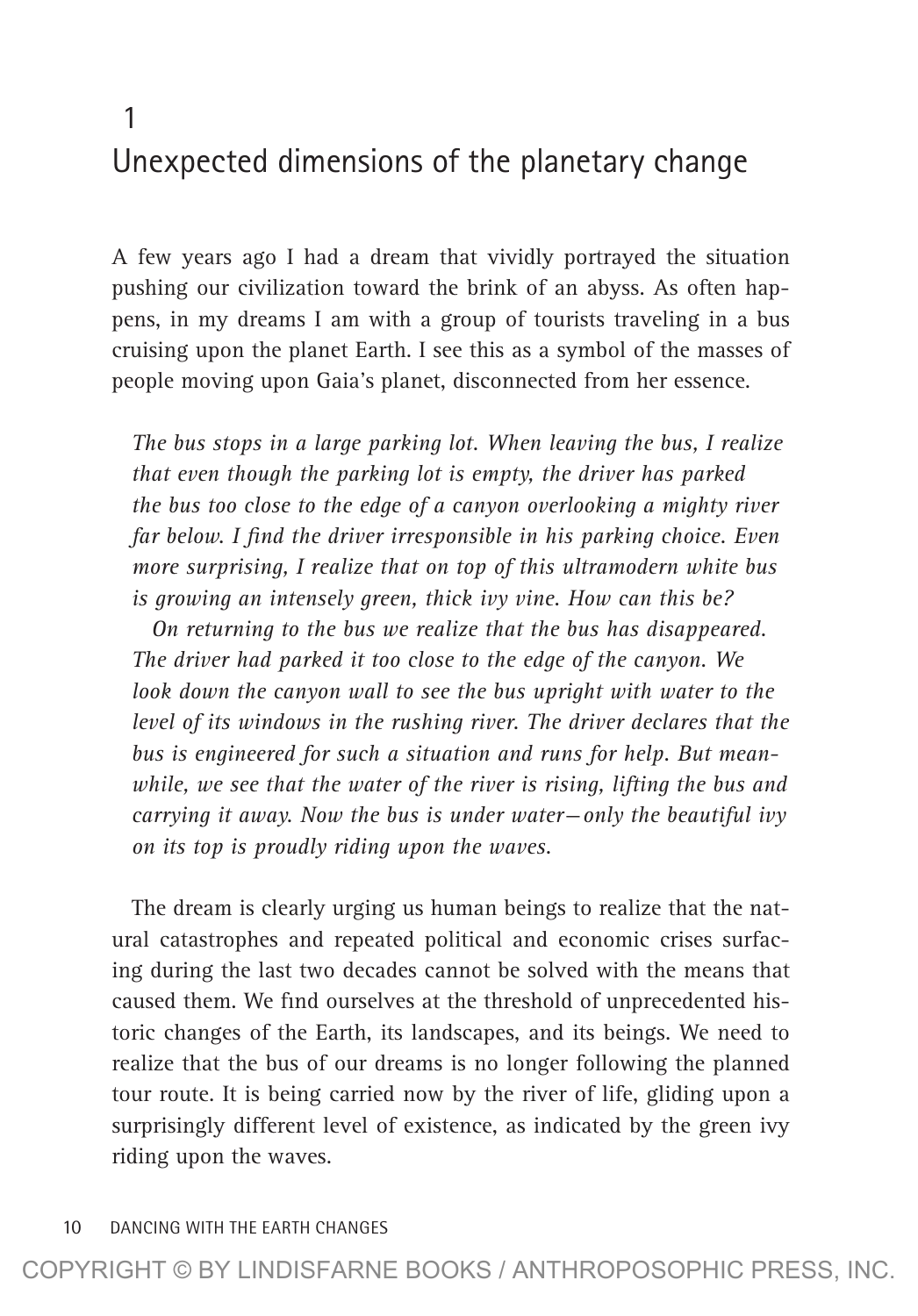

The explanation I perceived for the surprising situation in which we find ourselves is that recently the planet Earth has begun to move the focus of her evolution from an age dominated by the element Earth toward an age of the element Air. The Earth element is one of extreme materialization of all forms of manifested life: landscapes, stones, rivers, plants, human beings, etc. We all are created with distinct and relatively fixed forms. The element Air, however, represents an age governed by the quality of consciousness, or the quality of all-connectedness, of freedom of expression and multidimensionality. The streams of the Air element are free to move wherever the inner call guides them.

As a result of this transition process, we see on one side the natural environments collapsing, while on the other, it is possible to perceive a new kind of space structure appearing at the subtle levels of existence that can be understood as the future constitution of the planetary environment. The parallel breaking down of social and political security presents a call to change our human attitudes toward nature, the Earth, our fellow beings, and even our own essence.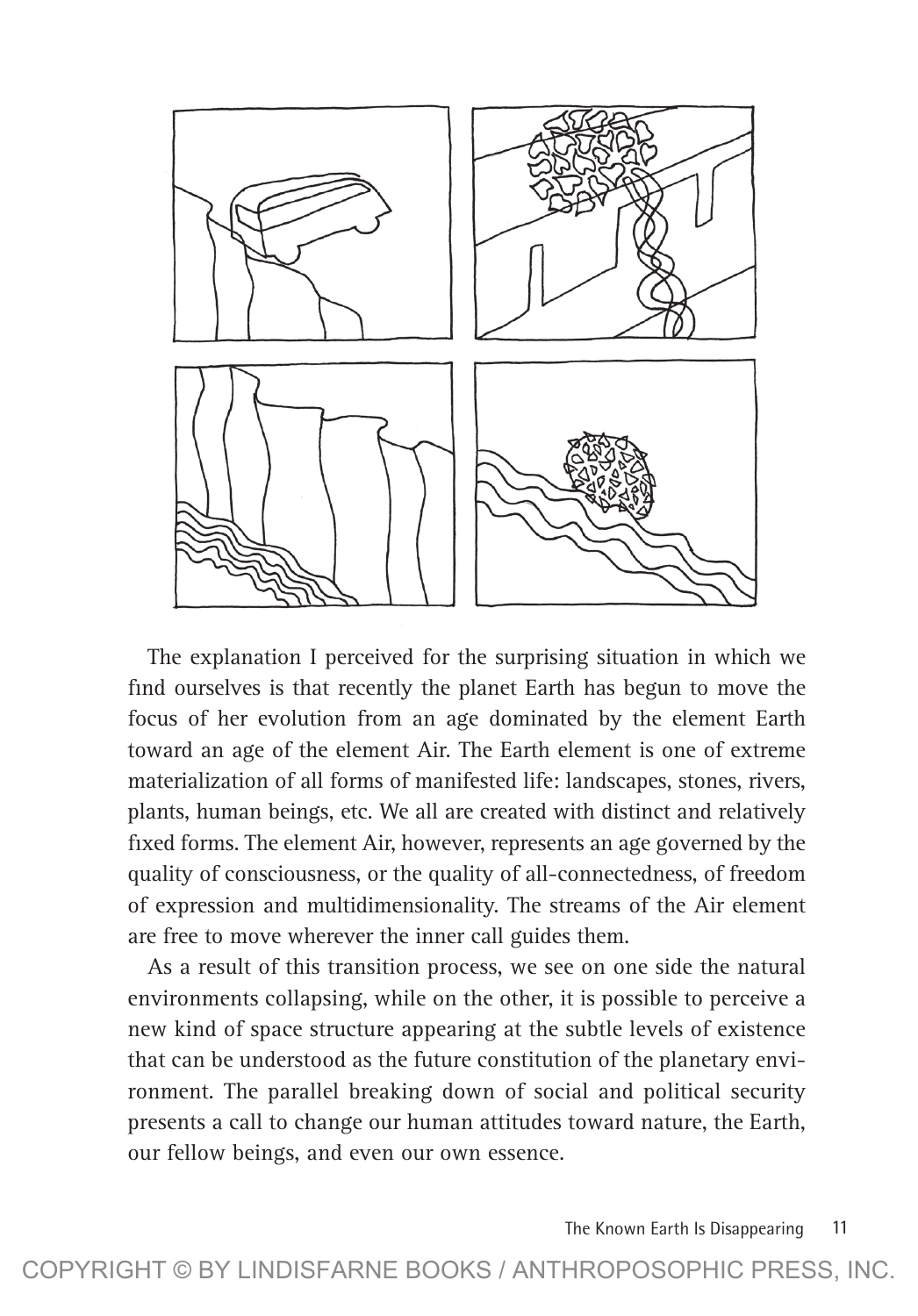We are experiencing the natural evolution of the Earth through the four elements. One can imagine the first Earth epoch as the age of the Fire element, the creation of Gaia—the Earth soul—manifested in light particles. The geological interpretation of the Fire epoch is the formation of the molten planet Earth. This epoch was followed by the age of the element of Water, when all aspects of planetary life appeared as information stored in water drops. The Greek philosopher Plato gave it the name "Atlantis." The biblical image of a Great Flood covering all cities and human cultures can be interpreted as planetary life manifested in water crystals. Even now the human body is mainly composed of water.

The present epoch of Gaia's incarnation, our densest form of existence, associated with the process of materialization, is the Earth element. We reside there now, together with plants, animals, and stones, embodied in physical form. The mechanistic culture of the twenty-first century represents its densest possible expression. The continuation of materialization to its conclusion will result in a lifeless planet, with a density too great to support life. Before this happens, we need to open our minds and our hearts to the lofty and freedom-furthering epoch of the Air element.

To be able to present an exercise that helps tune us to the epoch of the Air element that will govern the incoming age, I first need to make you aware of the creative power of your hands. (This is discussed at length in my book *Universe of the Human Body.* Human hands are a fractal —a holographic piece —of Gaia's creation. A gift of which humans are mostly unaware!

The four fingers stand for the four Elements and their evolutions:

- **—** Index finger represents the Water element and the evolution of plants.
- **—** Middle finger represents the Fire element and the evolution of animals.
- **—** Ring finger represents the Earth element and the evolution of minerals.
- **—** Little finger represents the Air element and human evolution.
- 12 DANCING WITH THE EARTH CHANGES